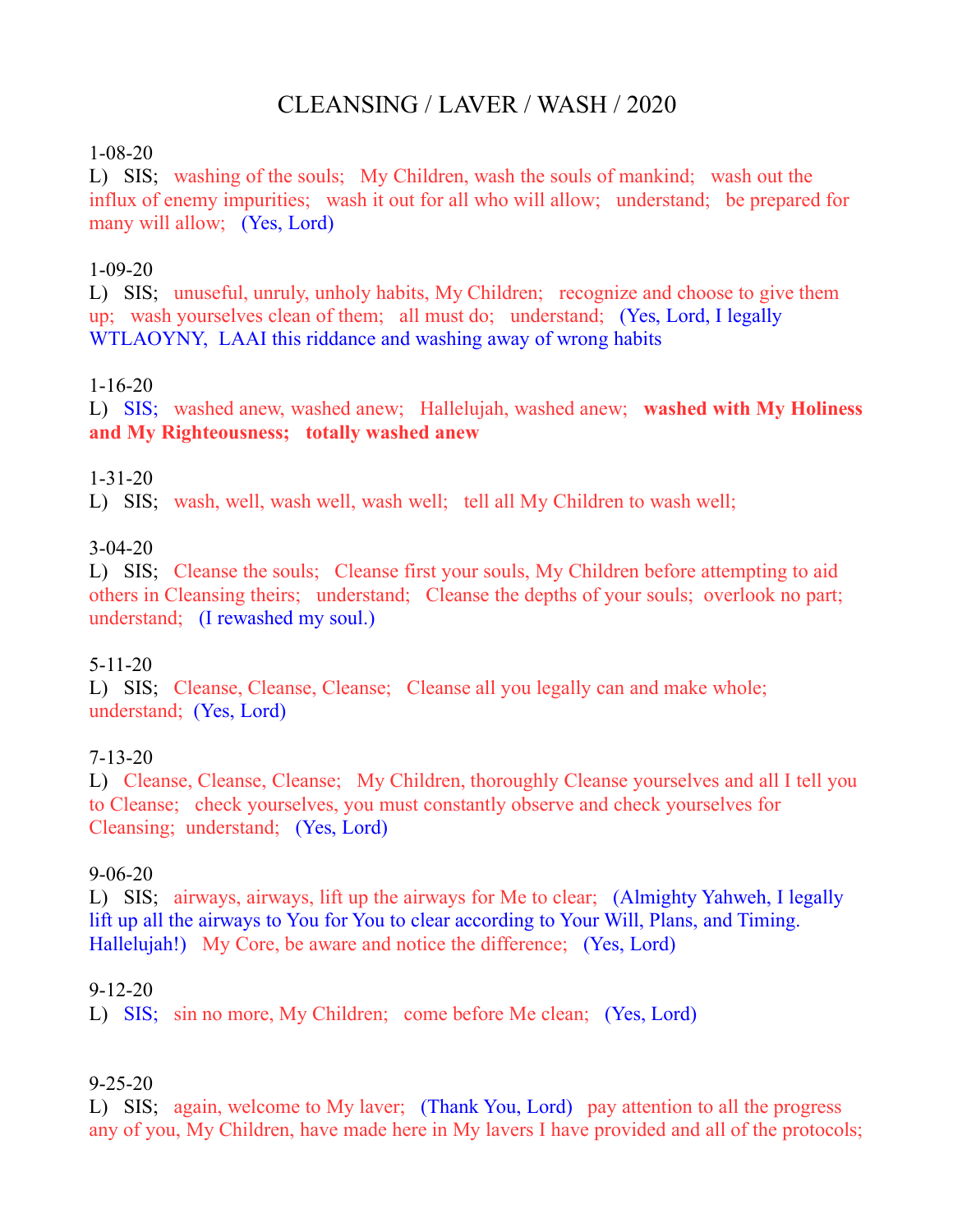pay attention and progress even more; understand; (Yes, Lord)

# 10-28-20

L) SIS; cleanse every pore; yes, cleanse every pore of your beings, My Children, leaving no tainted access for the enemy into your beings; understand; (Yes, Lord) cleanse them and station sweeping angels to keep the enemy from your beings; (Almighty Yahweh, I do legally cleanse every pore of my beings and I ask for as many sweeping angels that I need to keep my beings swept free of the enemy and I legally station them around me and adjure them to keep me swept free of the enemy. All this I LAAI WTLAOYNY. Halleluyah!) so be it, so be it

# 11-07-20

L) SIS; cleanse, cleanse; Child, declare those in your laver cleansed; (Almighty Yahweh, I legally declare all those including me in this laver cleansed. Halleluyah!)

# 12-01-20

L) SIS; let not the dust collect upon you, My Children; it must be removed so you can be clean; understand; (Yes, Lord) be aware of it, be aware and see that it is removed from your beings; (Yes, Lord)

HH) Child, Child, wash your hands often so they be ready for Me to work through them at a moments notice; understand; (Yes, I do, Father and will do so.) now Child, I ask and expect much of you so gather, absorb, and go tend to duties; Amen

# 12-02-20

L) SIS; cleansing flood, cleansing flood; My Children, be aware I am sending forth a cleansing flood for all those of this nation who will allow themselves to be cleansed by it; aid all you can; understand; (Yes, Lord)